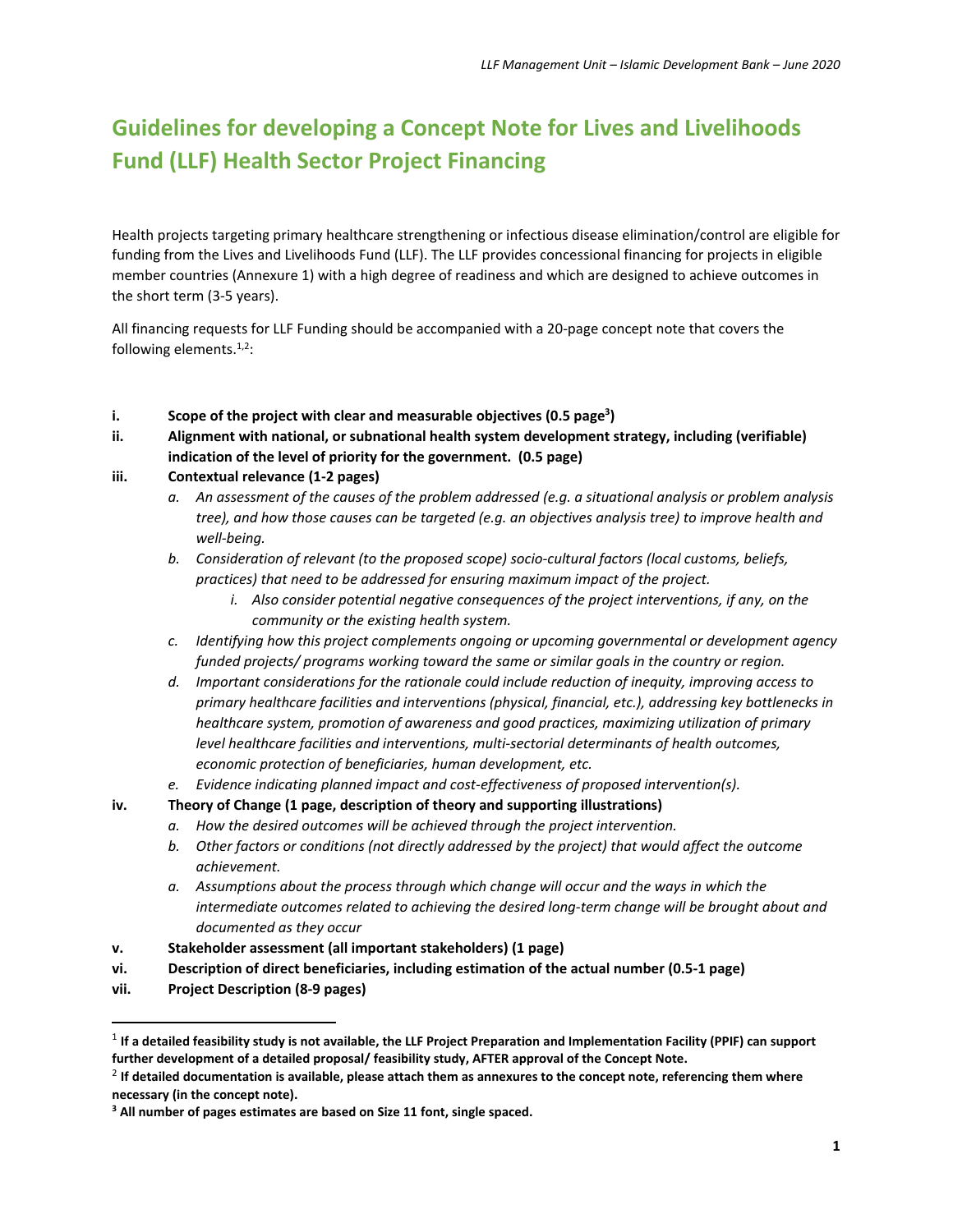- *a. Components with defined activities*
- *b. Executing agency and other potential partners proposed to be involved in project implementation*
	- *i. Include assignment of activities to potential partners*
	- *ii. Assessment of capacity of the EA and each proposed to meet the required demands for assigned activities. The assessment should cover administrative, operational, financial, and technical capacity, as well as any track-record of successful delivery in similar projects.*
	- *iii. Identification of any gaps in the institutional or individual level capacities to meet the project requirements which can be supported through the project.*
- *c. Linkage of inputs and activities with outputs and outcomes*
- *d. Monitoring & Evaluation (M&E) Component*
	- *i. Activities needed for monitoring and evaluation of the proposed project, including mechanisms for collecting information on the indicators, routine analysis to generate usable evidence indicating overall health of project operations and any gaps, feedback for improving and fine-tuning operations, and generating reports for stakeholders.*
	- *ii. Description of existing information systems/data sources which can be used for project M&E. This will also include an assessment on the need to develop any new systems/data sources for the project operations and M&E.*
	- *iii. High level SMART<sup>4</sup> Key Performance Indicators (KPIs) for Objectives, Outcomes, Outputs, Activities, and Inputs defined based on the previous sections.*
		- *1. The logical framework, although not necessary for the concept note, is a good tool to conceptualize and define these indicators.*
		- *2. Sources of information/data on these KPIs need to be defined.*
	- *iv. A specific focus on outcome assessment/ measurement is necessary in the M&E system. The plan should consider activities like a baseline survey, and information collection on outcomes either directly as part of the project or through complementary activities supported by other projects, stakeholders, etc.*
- *e. Estimated timelines with justification*
- *f. Risks assessment and mitigation measures*
	- *i. Risks and constraints should be considered comprehensively, with a focus on risks to achieving outcomes and impact. This would include direct and indirect threats to achieving the project outcomes. The nature of the risks would not necessarily be limited to hurdles in execution of direct project operational activities and outputs. Include all possible threats to achieving project outcomes.*
	- *ii. The assessment should consider the likelihood and severity of the potential risks.*
	- *iii. Potential key hurdles in implementation e.g. human resource retention or turnover, land acquisitions, and feasible strategies for overcoming them.*
	- *iv. Consideration of all stakeholders and their level of involvement in making the project a success is essential. This does not only include the government or development partners. Community members or beneficiaries of the project are also key stakeholders whose involvement may be essential to achieve the expected outcome.*
	- *v. Mitigation activities for risks and constraints defined and linked with the objectives and individual components i.e. how project activities will mitigate the identified risks.*

#### **viii. Sustainability considerations of project outcomes (0.5-1 page)**

- a. Focus on sustained health system gains and community level outcomes.
- b. A review of the factors which influence the sustainability of the project gains, outputs and outcomes.
- c. A consideration of the environmental and organizational support, integration, funding stability. community partnerships, and program adaptation approaches for sustained effectiveness.

**<sup>4</sup> Specific, Measurable, Achievable, Relevant, Time-bound**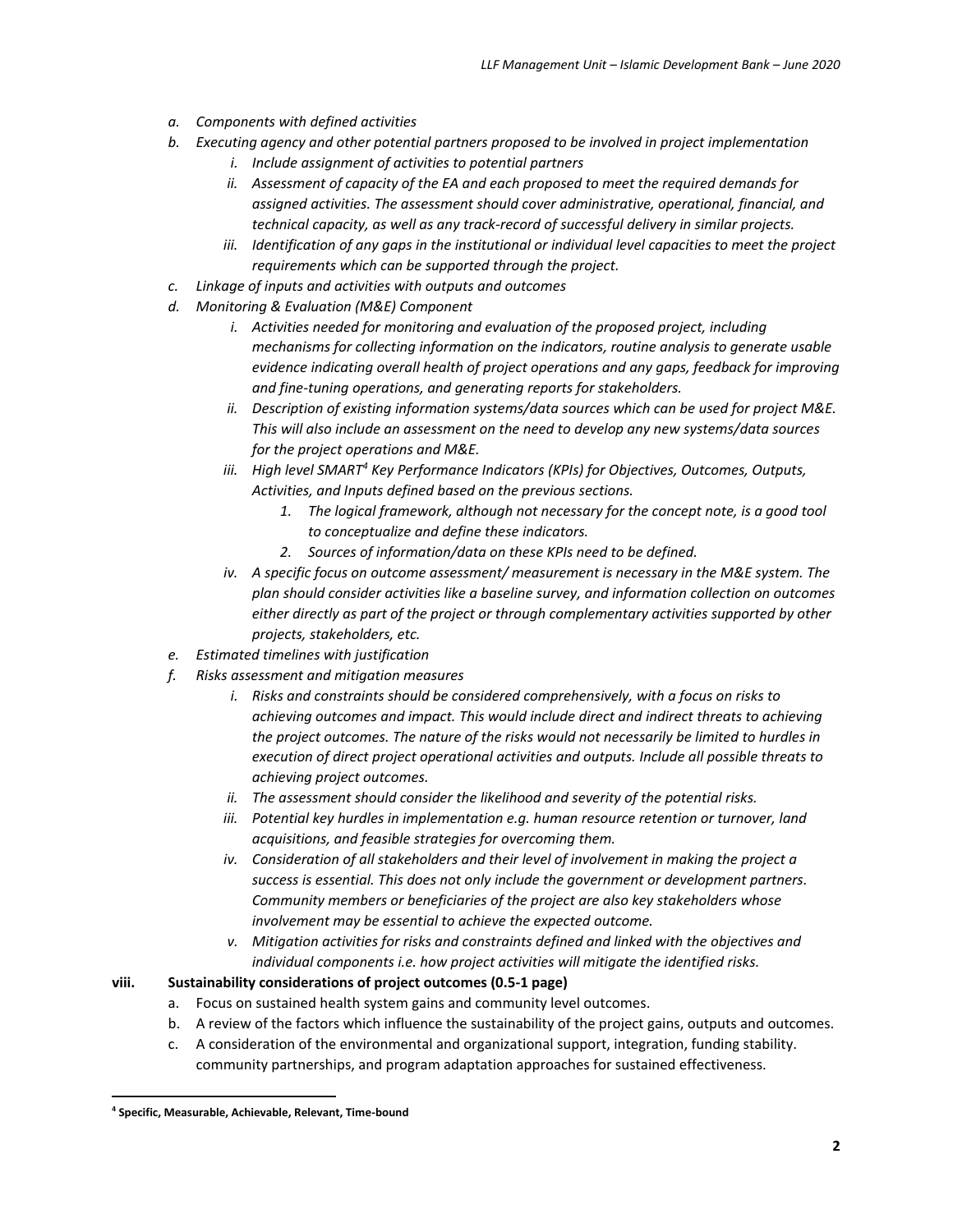d. An outline of a sustainability plan.

### **ix. Budget Description (1-2 pages, or MS Excel sheet)**

- *a. Total Cost of Project*
- *b. Co-financiers and Government contribution*
- *c. Funding requested from LLF*
- *d. Component and activity-wise Budget Allocation*